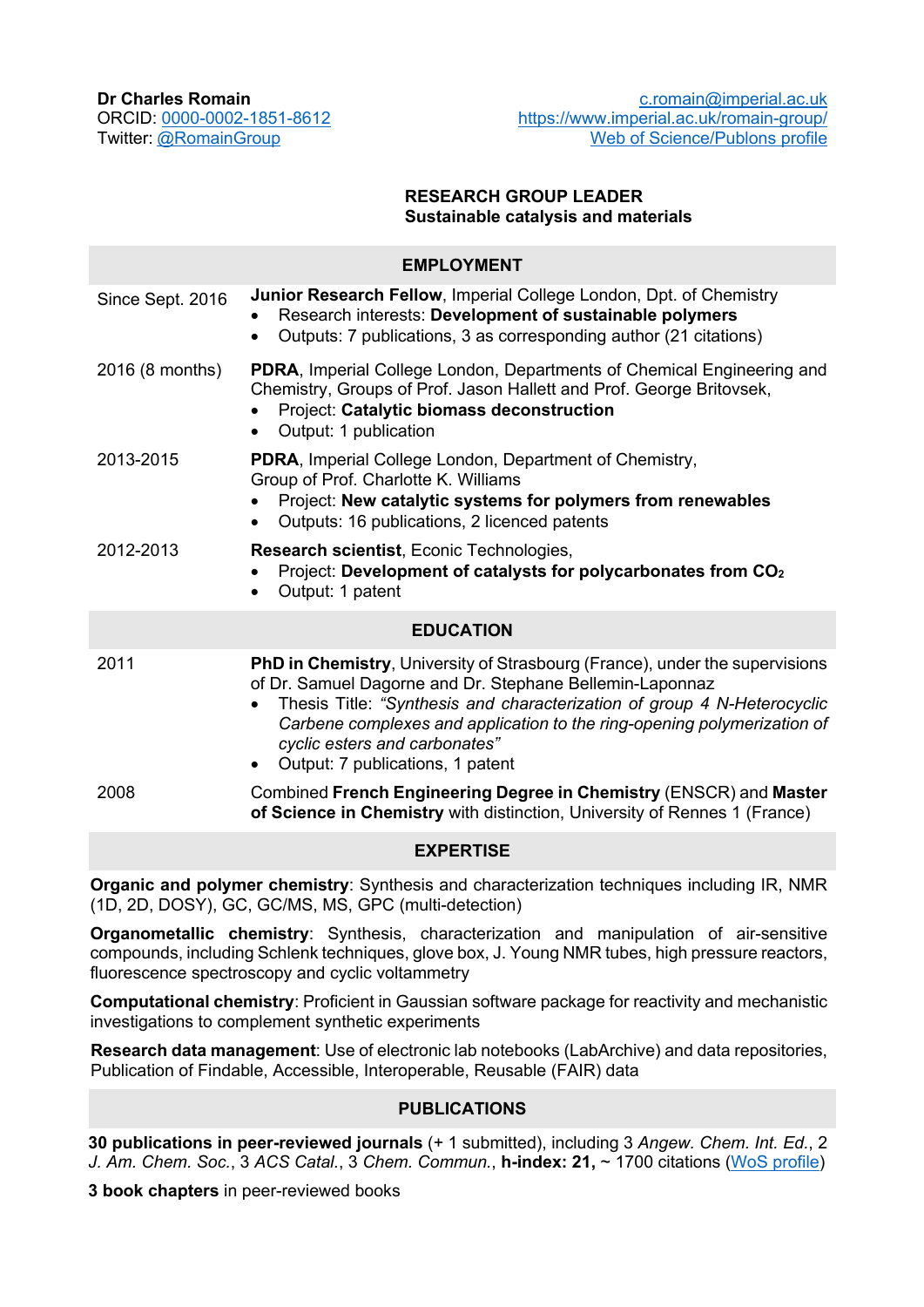| <b>GRANTS and CONTRACTS</b> |                                                                                                                                                                                                                         |  |
|-----------------------------|-------------------------------------------------------------------------------------------------------------------------------------------------------------------------------------------------------------------------|--|
| Ongoing                     | Co-I on one collaborative interdisciplinary grant applications $(>E1M)$                                                                                                                                                 |  |
| 12/2019                     | <b>Strategic Priorities Fund (ICL fund) - £18.5K, dedicated to PDRA time to</b><br>draft a white paper "Greener Plastic Futures: Enabling Progress through<br><b>Molecular Science Innovation"</b>                      |  |
| 02/2018                     | <b>EPSRC grant, Co-I, (EP/S025456/1, £1M total, £180k personal), "Holistic</b><br>integration of technology, design, and policy for a greener plastic future",<br>inter-faculty project led by Prof. Jason Hallett (PI) |  |
| <b>Since 2017</b>           | <b>Consulting projects with Imperial Consultants (ICON) - £6K</b>                                                                                                                                                       |  |
| 05/2016                     | Junior Research Fellowship, ICL, £235k + 1 PhD studentship                                                                                                                                                              |  |

# **TEACHING and STUDENT SUPERVISION**

## **Teaching activities and qualifications**:

- **Higher Education Academy Fellowship** (obtained 14/01/20, PR179165)
- **Lectures** to UG and PG students in the **Sustainable Chemistry** course (~ 70 students/year)
- **Inorganic chemistry tutorials** to groups of ~ 8 students, first and second year UG students
- **Lab demonstrating** (incl. assessment by *viva voce*) in chemistry teaching lab
- Completed Learning and Teaching Development Programme

## **Student supervision and project design:**

- Since 09/2016: supervision of 1 PDRA, 1 PhD, 5 BSc, 2 MSci, and 1 MRes projects which led to 2 publications (*ACS Catal.*, *Dalton Trans.*) + 1 under review
- 2013-2016: Co-design of projects for and co-supervision of 2 PhD students which led to 7 publications (one currently holding a faculty position at Tongji University, Shanghai)

# **EVIDENCE OF ESTEEM**

- **8 invited talks** at national and international seminars and symposia
- **1 viva examination** of a PhD student (+ 1 invitation)
- **Reviewed 24 manuscripts for 9 different journals** since 2017 (Publons profile), including *Nature Commun., Angew. Chem. Int. Ed.*, *Polym. Chem.*, *Macromolecules*, *ACS Catal*.…
- **Member of the steering committee** of the **Ocean Plastic Solution Network** at ICL

# **OUTREACH ACTIVITIES**

- Lecture at the *London International Youth Science Forum 2019* (~500 students, 75 nationalities) and talk at *A Pint of Science Festival 2018* (~ 50 people)
- Co-organization of stalls for Imperial Festival with scientific demonstrations to the public
- Volunteering at Native Scientists, scientific demonstrations in French schools in London

### **PATENTS**

**3 patents** (incl. 2 under license):

- **"Method and catalyst systems for preparing polymers and block copolymers"**, C. K. Williams, C. Romain, M. Kember, WO2014184578, PCT application number PCT/GB2014/051511; licensed to Econic-Technologies
- **"Improved Heterodinuclear Mixed Catalysts for CO2/Epoxide Copolymerisation"**, P. K. Saini, C. Romain, J. A. Garden, C. K. Williams, Patent application number 1308978.4; licensed to Econic-Technologies.
- **"N-Heterocyclic carbene based zirconium complexes for use in lactones ring opening polymerization"**, S. Bellemin-Laponnaz, S. Dagorne, C. Romain, P. Steffanut, WO 2012076140, PCT/EP2011/006076; licensed to Clariant International Ltd.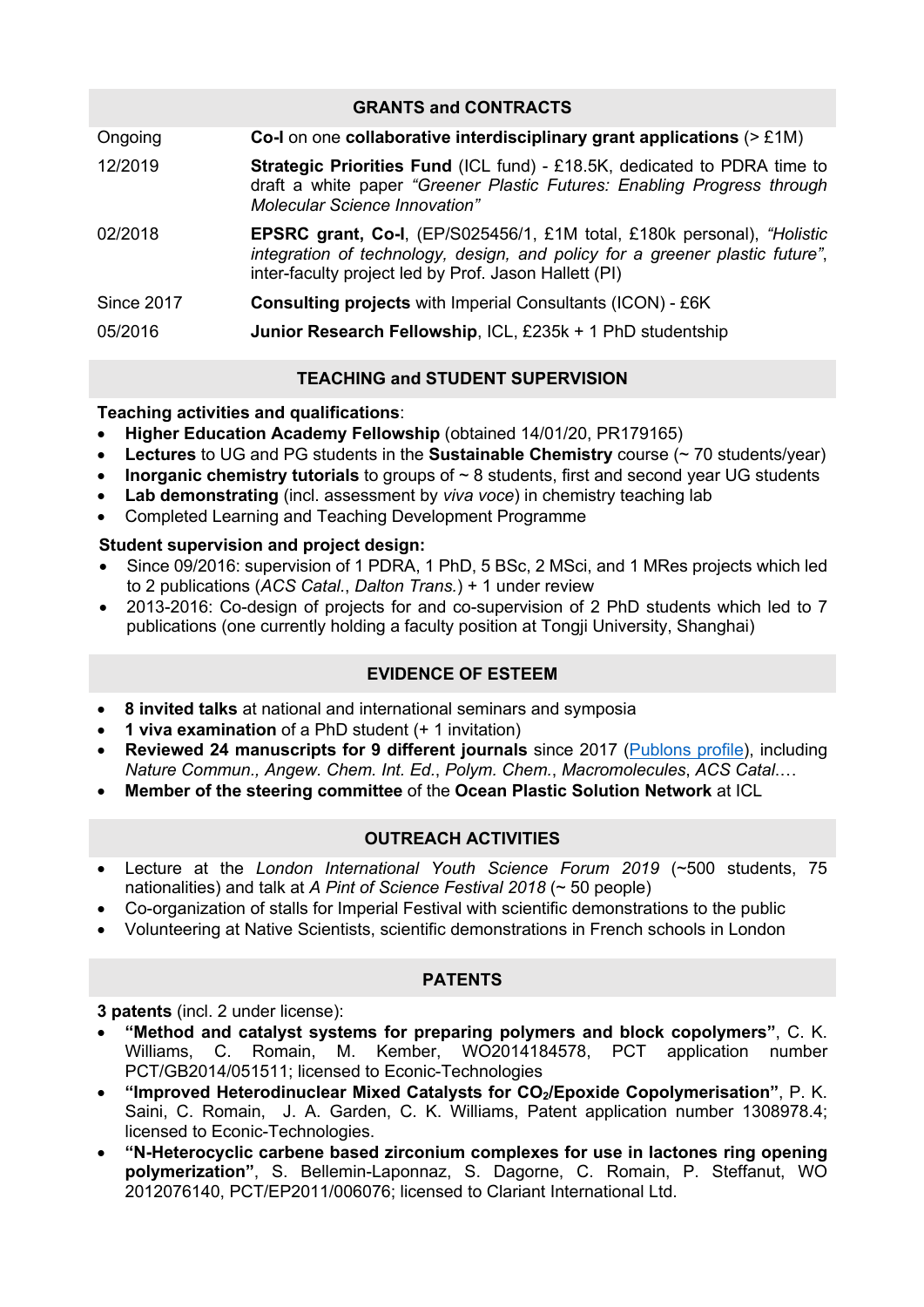#### **PUBLICATION LIST**

#### **30 refereed papers** (see Publons/WoS profile)**:**

- 1) C. Romain,\* S. Bellemin-Laponaz,\* S. Dagorne,\* *"Recent Progress on NHC-stabilized Early Transition Metal (Group 3-7) Complexes: Synthesis and Applications", Coord. Chem. Rev.,*  **2020***, Just Accepted,* DOI: 10.1016/j.ccr.2020.213411
- 2) D. W. P. Tay, J. D. Nobbs, C. Romain, A. J. P. White, S. Aitipamula, M. Van Meurs, G. J. P. Britovsek\*, *"gem-Dialkyl Effect in Diphosphine Ligands: Synthesis, Coordination Behavior, and Application in Pd-Catalyzed Hydroformylation"*, *ACS Catal.*, **2020**, *10*, 1, 663-671, DOI: 10.1021/acscatal.9b03007
- 3) S. Gesslbauer, R. Savela, Y. Chen, A. J. P. White, C. Romain,\* *"Exploiting non-covalent interactions for room temperature heteroselective rac-lactide polymerisation using aluminium catalysts"*, *ACS Catal.*, **2019**, 9, 7912-7920, https://doi.org/10.1021/acscatal.9b00875
- 4) A. Barba, S. Dominguez, C. Gomez, D. P. Martinsen, C. Romain,\* H. S. Rzepa,\* F. Seoane, *"Workflows allowing creation of journal article supporting information and FAIR-enabled publication of spectroscopic data"*, *ACS Omega*, **2019**, *DOI: 10.1021/acsomega.8b03005*; https://doi.org/10.1021/acsomega.8b03005
- 5) T. Flack, C. Romain, A. J. P. White, P. R. Haycock, A. Barnard\*, *"Design, Synthesis, and Conformational Analysis of Oligobenzanilides as Multifacial a-Helix Mimetics"*, *J. Org. Lett.* **2019**, *21*, 4433-4438, https://doi.org/10.1021/acs.orglett.9b01115
- 6) C. Vriamont, T. Chen, C. Romain, P. Corbett, P. Manageracharath, J. Peet, C. Conifer, J. Hallett, G. Britovsek\*, *"From lignin to chemicals: Hydrogenation of lignin models and mechanistic insights into hydrodeoxygenation via low temperature C-O bond cleavage"*, *ACS Catal.*, **2019**, 9, 2345-2354; DOI: http://doi.org/10.1021/acscatal.8b04714
- 7) S. Gesslbauer, H. Cheek, A. J. P. White, C. Romain,\* *"Highly active aluminium catalysts for room temperature ring-opening polymerisation of rac-lactide"*, *Dalton Trans.* **2018**, 47, 10410-10414, https://doi.org/10.1039/C8DT01526K
- 8) C. Romain, J. Garden, G. Trott, A. Buchard, A. J. P. White, C. K. Williams,\* *"Di-Zinc-Aryl Complexes: CO2 Insertions and Applications in Polymerisation Catalysis*", *Chemistry Eur. J*. **2017**, *23*, 7367-7376 (**Very Important Paper**).

http://onlinelibrary.wiley.com/doi/10.1002/chem.201701013/full.

- 9) Y. Zhu. C. Romain, C. K. Williams,\* *"Sustainable polymers from renewable resources"*, *Nature* **2016**, *540*, 354-362; https://www.nature.com/articles/nature21001.
- 10) A. Thevenon, C. Romain, M. S. Bennington, A. J. P. White, H. J. Davidson, S. Brooker, C. K. Williams,\* *"Dizinc lactide polymerisation catalysts: hyperactivity by control of ligand conformation and metallic cooperativity"*, *Angew. Chem. Int. Ed.* **2016**, *55*, 8680-8685 (**Hot paper)**; http://onlinelibrary.wiley.com/doi/10.1002/anie.201602930/abstract.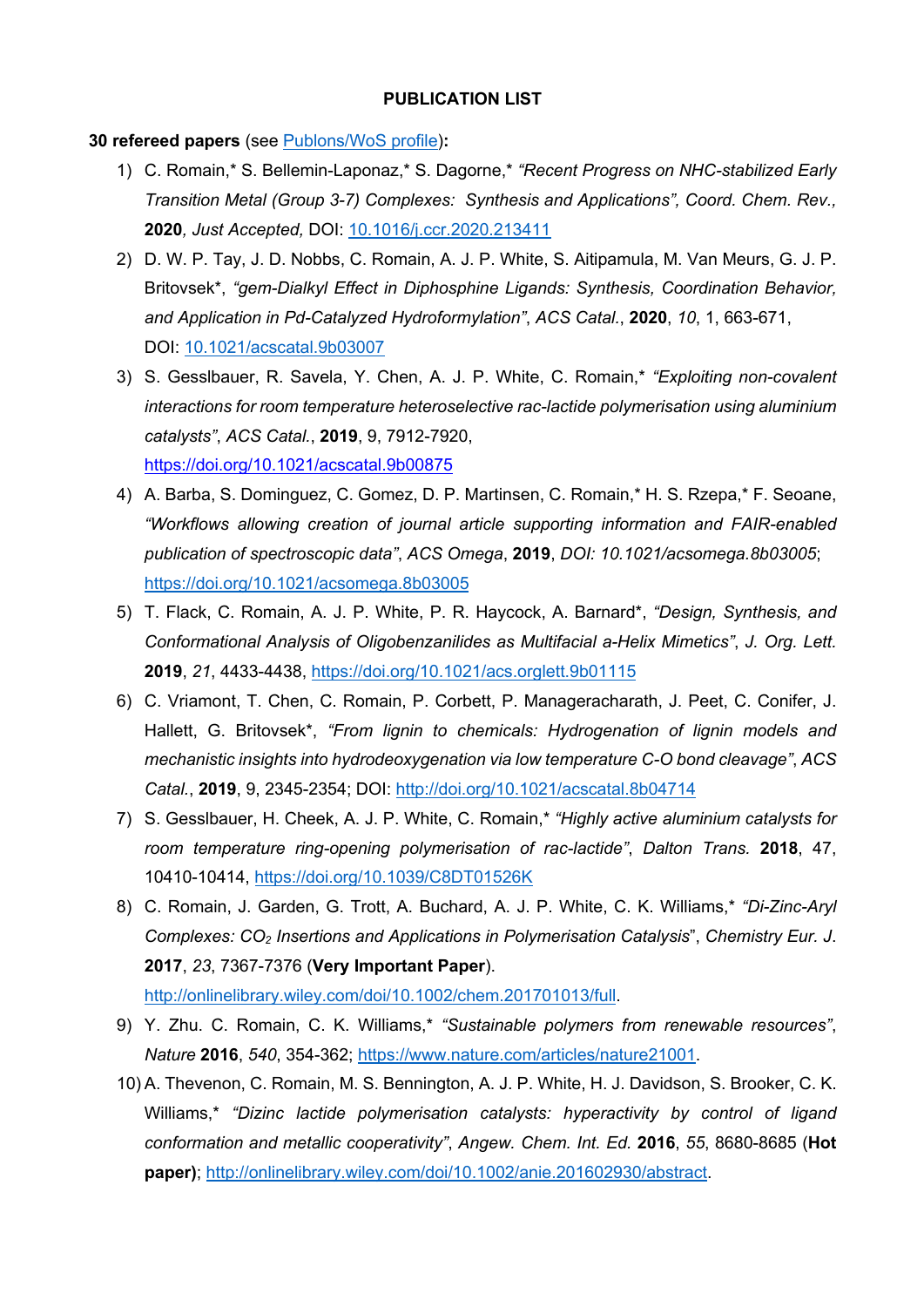- 11) C. Romain,\* Y. Zhu, P. Dingwall, S. Paul, H. S. Rzepa, A. Buchard, C. K. Williams,\* *"Chemoselective polymerizations from mixtures of epoxide, lactone, anhydride and carbon dioxide"*, *J. Am Chem. Soc.* **2016**, *138*, 4120-4131; http://pubs.acs.org/doi/abs/10.1021/jacs.5b13070.
- 12) S. Giarola, C. Romain, C. K. Williams, J. P. Hallett, N. Shah,\* *"Techno-economic assessment of the production of phthalic anhydride from corn stover"*, *Chem. Eng. Res. Des.* **2016**, *107*, 181-194;

http://www.sciencedirect.com/science/article/pii/S0263876215004086.

13) C. Romain, M.S. Bennington, A. J. P. White, C. K. Williams,\* S. Brooker,\* *"Macrocyclic dizinc(II) alkyl and alkoxide complexes: reversible CO2 uptake and polymerization catalysis testing"*, *Inorg. Chem. 2015*, *54*, 11842-11851;

http://pubs.acs.org/doi/abs/10.1021/acs.inorgchem.5b02038.

14) C. Romain, D. Speckelinn, K. Miqueu, J. M. Sotiropoulos, C. Fliedel, S. Bellemin-Laponaz,\* S. Dagorne,\* *"Unusual benzyl migration reactivity in NHC-bearing group 4 metal chelates: synthesis, characterization, and mechanistic investigations"*, *Organometallics 2015*, *34*, 4854-4863;

http://pubs.acs.org/doi/abs/10.1021/om501143t.

- 15) Y. Zhu, C. Romain, C. K. Williams*,\* "Selective polymerization catalysis: controlling the metal chain end group to prepare block copolyesters"*, *J. Am. Chem. Soc.* **2015**, 137, 12179-12182; http://pubs.acs.org/doi/full/10.1021/jacs.5b04541.
- 16) S. Paul, C. Romain, J. Show, C. K. Williams,\* *"Sequence selective polymerization catalysis: A new route to ABA block copoly(ester-b-carbonate-b-ester)"*, *Macromolecules* **2015**, 48, 6047-6056;

http://pubs.acs.org/doi/abs/10.1021/acs.macromol.5b01293.

- 17) Y. Zhu, C. Romain, V. Poirier, C. K. Williams,\* *"Influences of a dizinc catalyst and bifunctional chain transfer agents on the polymer architecture in the ring-opening polymerization of*  $\varepsilon$ *caprolactone", Macromolecules* **2015**, *48*, 2407-2416; http://pubs.acs.org/doi/abs/10.1021/acs.macromol.5b00225.
- 18) S. Paul, Y. Zhu, C. Romain, R. Brooks, P. K. Saini, C. K. Williams*,\* "Ring-opening copolymerization (ROCOP): Synthesis and properties of polyesters and polycarbonates"*, *Chem. Commun.* **2015**, *51*, 6459-6479 ; http://pubs.rsc.org/en/content/articlelanding/2015/cc/c4cc10113h.

19) M. Winkler, C. Romain, M. A. R. Meier,\* C. K. Williams,\* *"Renewable polycarbonates and polyesters from 1,4-cyclohexadiene"*, *Green Chem.* **2015**, *17*, 300-306; Part of the collection **2015 Most accessed Green Chemistry articles** (top 10%), http://pubs.rsc.org/en/Content/ArticleLanding/2015/GC/C4GC01353K.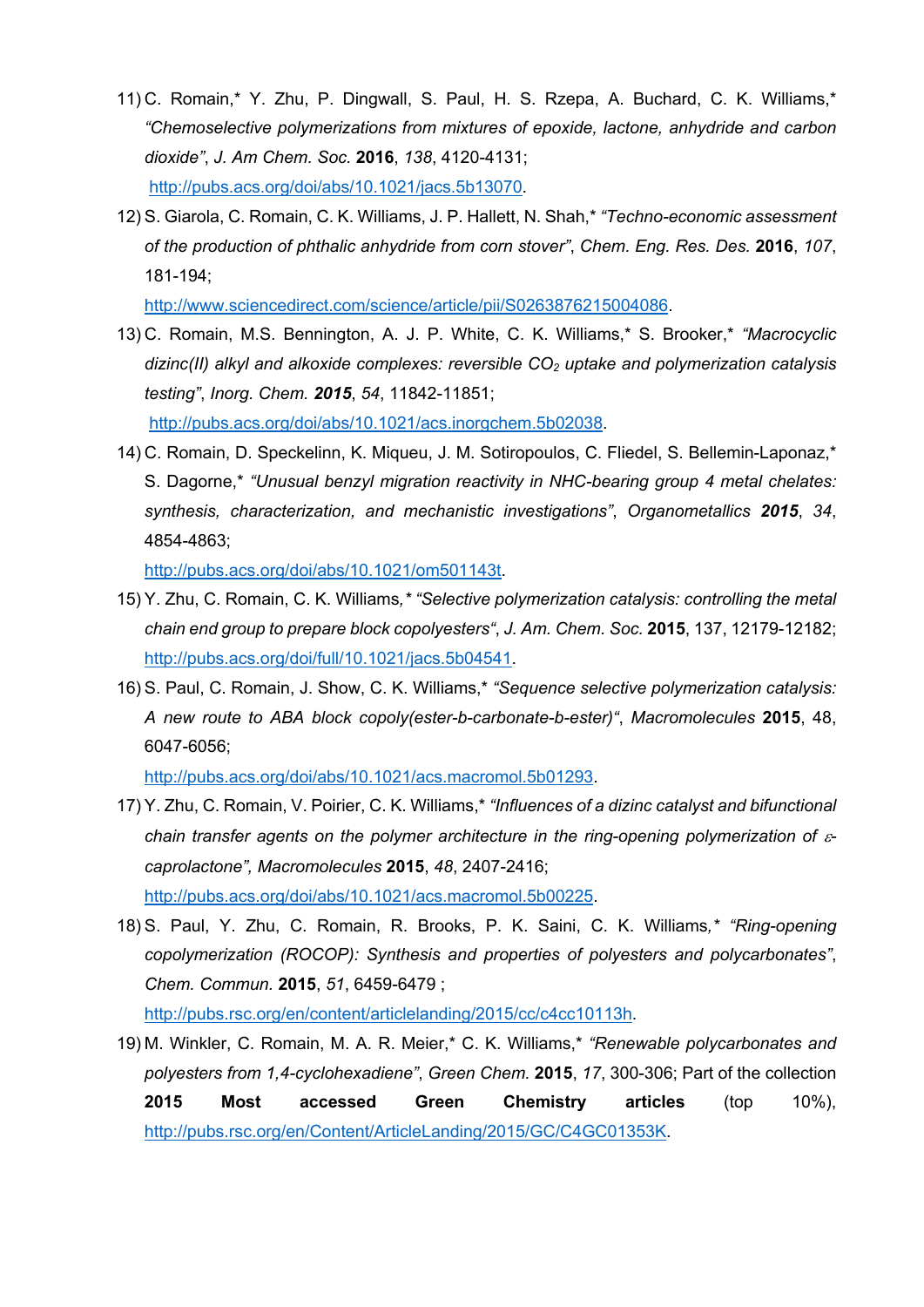- 20) C. Romain, C. Fliedel, S. Bellemin-Laponnaz,\* S. Dagorne,\* *"NHC bis-phenolate aluminium chelates: Synthesis, structure and use in lactide and trimethylene carbonate polymerization"*, *Organometallics* **2014**, *33*, 5730-5739; http://pubs.acs.org/doi/abs/10.1021/om5004557.
- 21) P. K. Saini, C. Romain, C. K. Williams,\* *"Dinuclear metal catalysts: improved performance of heterodinuclear mixed catalysts for CO2-epoxide copolymerization"*, *Chem. Commun*. **2014**, 50, 4164-4167;

http://pubs.rsc.org/en/Content/ArticleLanding/2014/CC/c3cc49158g.

22) P. K. Saini, C. Romain, Y. Zhu, C. K. Williams,\* *"Di-magnesium and zinc catalysts for the copolymerization of phthalic anhydride and cyclohexene oxide"*, *Polym. Chem.* **2014**, *5*, 6068-6075;

http://pubs.rsc.org/en/Content/ArticleLanding/2014/PY/C4PY00748D.

- 23) C. Romain, S. Choua, J.-P. Collin, M. Heinrich, C. Bailly, L. Karmazin-Brelot, S. Bellemin-Laponnaz, S. Dagorne*,\* "Redox and luminescent properties of robust and air-stable Nheterocyclic carbene group 4 metal complexes"*, *Inorg. Chem.* **2014**, *53*, 7371-7376; http://pubs.acs.org/doi/abs/10.1021/ic500718y.
- 24) C. Romain, C. K. Williams,\* *"Chemoselective polymerization control: From mixed monomer feedstock to copolymers", Angew. Chem. Int. Ed.* **2014**, *53*, 1607-1610; **Very Important Paper,** http://onlinelibrary.wiley.com/enhanced/doi/10.1002/anie.201309575
- 25) S. Dagorne,\* S. Bellemin-Laponnaz,\* C. Romain, *"Neutral and cationic N-heterocyclic carbene zirconium and hafnium benzyl complexes: highly regioselective oligomerization of 1-hexene with a preference for trimer formation"*, *Organometallics* **2013**, *32*, 2736-2743; http://pubs.acs.org/doi/abs/10.1021/om400182d.
- 26) C. Romain, B. Heinrich, S. Bellemin-Laponnaz,\* S. Dagorne,\* *"A robust zirconium Nheterocyclic carbene complex for the living and highly stereoselective ring-opening polymerization of rac-lactide"*, *Chem. Commun*. **2012**, *48*, 2213-2215 ; http://pubs.rsc.org/en/Content/ArticleLanding/2012/CC/c2cc16819g.
- 27) C. Romain, V. Rosa, C. Fliedel, F. Bier, F. Hild, R. Welter, S. Dagorne,\* T. Avilés, *"Highly*  active zinc alkyl cations for the controlled and immortal ring-opening polymerization of  $\varepsilon$ *caprolactone"*, *Dalton Trans*. **2012**, *41*, 3377-3379;

http://pubs.rsc.org/en/Content/ArticleLanding/2012/DT/c2dt12336c.

28) C. Romain, K. Miqueu, J.-M. Sotiropoulos, S. Bellemin-Laponnaz,\* S. Dagorne*,\* "Noninnocent behavior of a tridentate NHC chelating ligand coordinated onto a zirconium(IV) center"*, *Angew. Chem. Int. Ed.* **2010**, *49*, 2198-220;

http://onlinelibrary.wiley.com/enhanced/doi/10.1002/anie.200906702.

29) C. Romain, L. Brelot, S. Bellemin-Laponnaz,\* S. Dagorne,\* *"Synthesis and structural characterization of a novel family of titanium complexes bearing a tridentate bis-phenolate-N-heterocyclic carbene dianionic ligand and their use in the controlled ROP of rac-lactide"*, *Organometallics* **2010**, *29*, 1191-1198;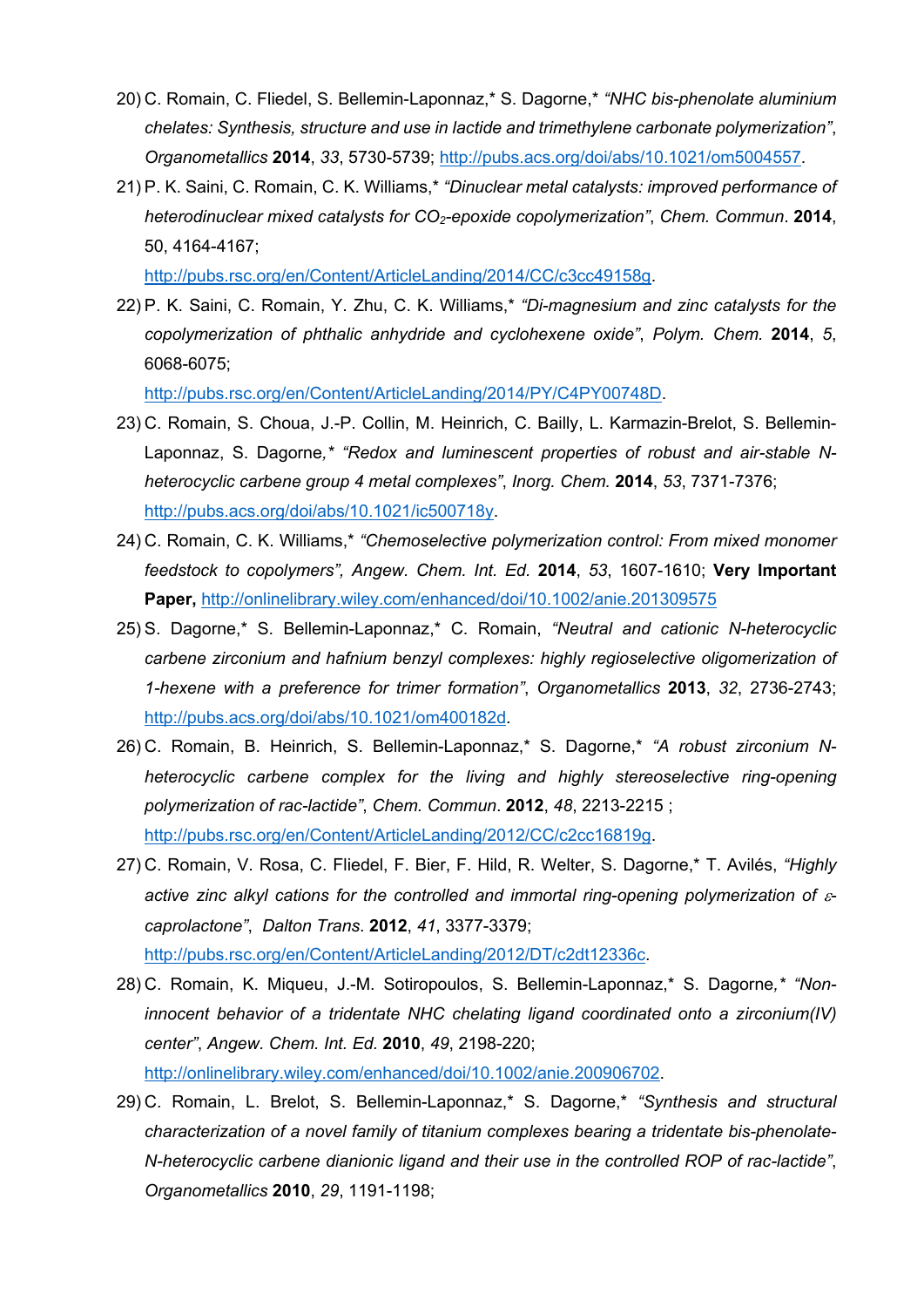http://pubs.acs.org/doi/abs/10.1021/om901084n.

30) C. Romain, S. Gaillard, M. K. Elmkaddem, L. Toupet, C. Fischmeister,\* C. M. Thomas,\* J.-L. Renaud,\* *"New dipyridylamine ruthenium complexes for transfer hydrogenation of aryl ketones in water"*, *Organometallics* **2010**, *29*, 1992-1995, http://pubs.acs.org/doi/abs/10.1021/om100127f.

## **3 book chapters:**

- S. Dagorne, C. Romain, *"Polymerization catalysis by metal phenolates"*, in *"Patai's Chemistry of Functional groups"*, ed. J. Zabicky, J. Wiley & Sons, Ltd, **2017**; http://onlinelibrary.wiley.com/doi/10.1002/9780470682531.pat0853/abstract.
- C. Romain, C. K. Williams, *"Combining sustainable polymerization routes for the preparation of polyesters, polycarbonates and copolymers"* in *"Green Polymer Chemistry: Biobased Materials and Biocatalysis"*, ed. H.N. Cheng, R. A. Gross, P. B. Smith, *ACS Symposium Series*, **2015**, Vol. 1192, Ch. 9, pp 135-146;

http://pubs.acs.org/doi/abs/10.1021/bk-2015-1192.ch009

• C. Romain, A. Thevenon, P. K. Saini, C. K. Williams, *"Dinuclear metal complex-mediated formation of CO2-based polycarbonates"* in "*Topics in Organometallics*", Springer, Berlin Heidelberg, **2015**, Ch. 95;

https://link.springer.com/chapter/10.1007/3418\_2015\_95

# **3 patent applications:**

- *"Method and catalyst systems for preparing polymers and block copolymers"*, C. K. Williams, C. Romain, M. Kember, WO2014184578, PCT application number PCT/GB2014/051511; licensed to Econic-Technologies
- *"Improved Heterodinuclear Mixed Catalysts for CO2/Epoxide Copolymerisation"*, P. K. Saini, C. Romain, J. A. Garden, C. K. Williams, Patent application number 1308978.4; licensed to Econic-Technologies.
- *"N-Heterocyclic carbene based zirconium complexes for use in lactones ring opening polymerization"*, S. Bellemin-Laponnaz, S. Dagorne, C. Romain, P. Steffanut, WO 2012076140, PCT/EP2011/006076;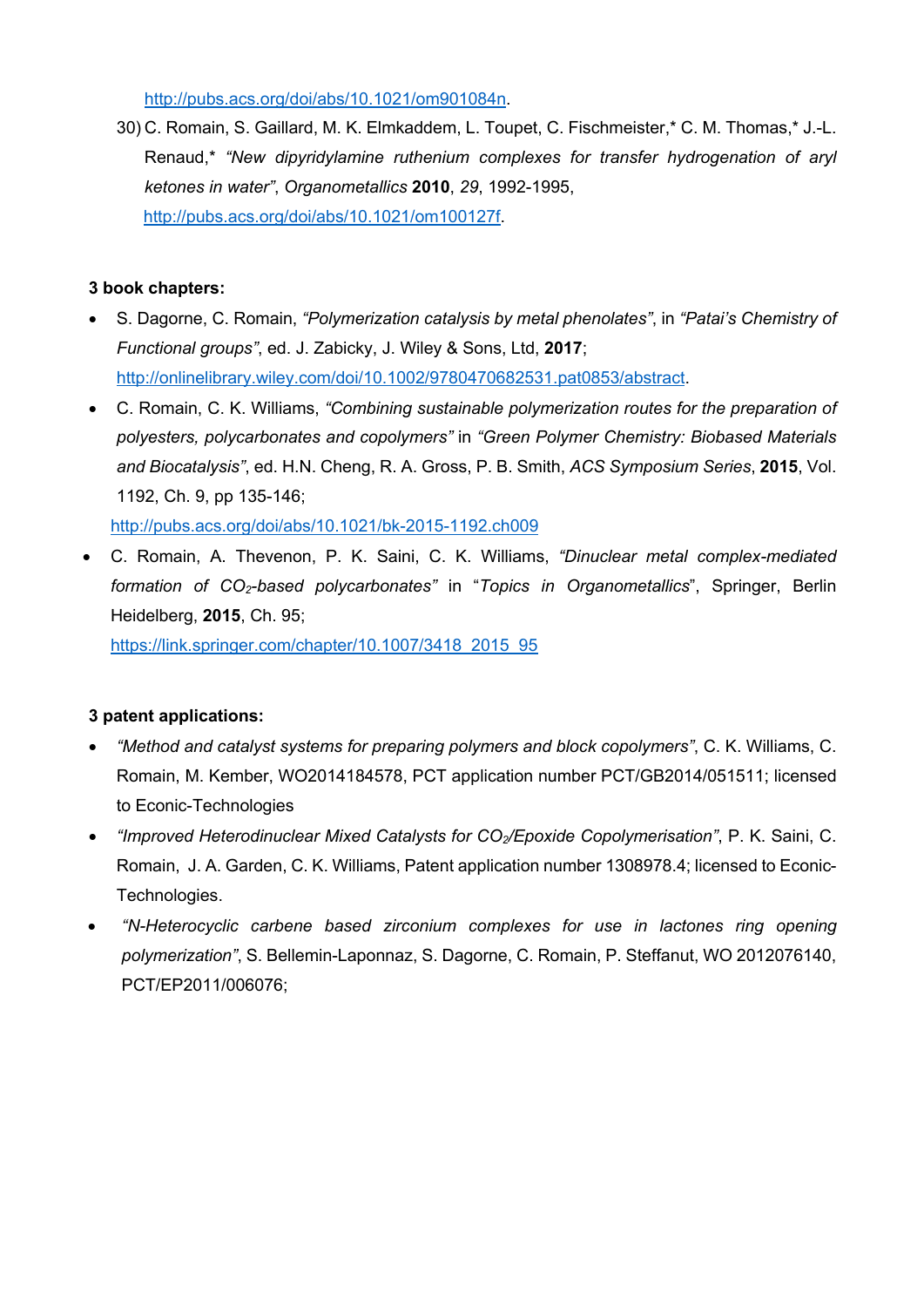# **INVITED TALKS (since 09/2016):**

- 1) **Stay at Home Polymer Webinar**, online webinar series organized by Dr. Etienne Grau (LCPO, Bordeaux), May 2020,  $\sim$  200 views (YouTube)
- 2) **University of Bath** (UK), seminar organized by the CDT in Catalysis*, January 2019*;
- 3) **University of Strasbourg** (France), seminar organized by the Institute de Chimie, *December 2018*;
- 4) **Abo University**, Turku (Finland), one day symposium, *November 2018*;
- 5) **Queen Mary University of London** (UK), *"Harnessing FAIR data"* symposium, organized by the Science and Engineering South Consortium, *September 2018;*
- 6) **Imperial College London** (UK), Frankland Symposium, *June 2018;*
- 7) **London Centre for Nanotechnology** (UK), Lunchtime seminar, *November 2017*;
- *8)* **Imperial College London** (UK), Postgraduate symposium, *September 2017.*